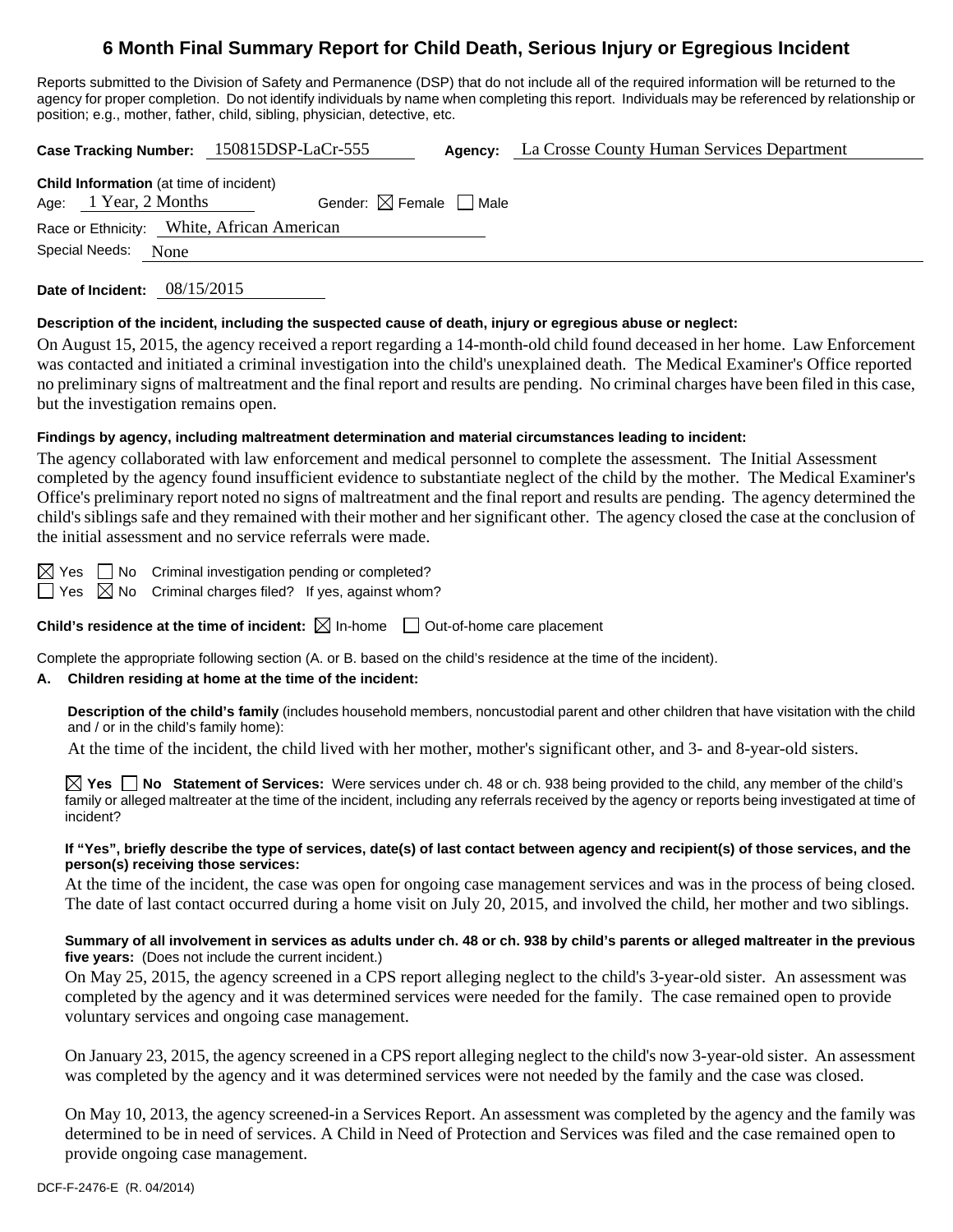**Summary of actions taken by the agency under ch. 48, including any investigation of a report or referrals to services involving the child, any member of the child's family living in this household and the child's parents and alleged maltreater.** (Does not include the current incident.)

(Note: Screened out reports listed in this section may include only the date of the report, screening decision, and if a referral to services occurred at Access. Reports that do not constitute a reasonable suspicion of maltreatment or a reason to believe that the child is threatened with harm are not required to be screened in for an initial assessment, and no further action is required by the agency.)

On May 25, 2015, the agency screened in a CPS report alleging neglect to the child's 3 year old sister. An assessment was completed by the agency and it was determined services were needed for the family. The case remained open to provide voluntary services and ongoing case management.

On January 23, 2015, the agency screened in a CPS report alleging neglect to the child's now 3 year old sister. An assessment was completed by the agency and it was determined services were not needed by the family and the case was closed.

On October 13, 2014, the agency screened out a CPS report.

On May 10, 2013, the agency screened-in a Services Report. An assessment was completed by the agency and the family was determined to be in need of services. A Child in Need of Protection and Services was filed and the case remained open to provide ongoing case management.

### **Summary of any investigation involving the child, any member of the child's family and alleged maltreater conducted under ch. 48 and any services provided to the child and child's family since the date of the incident:**

The agency collaborated with law enforcement and medical personnel to complete the assessment. The Initial Assessment completed by the agency found insufficient evidence to substantiate neglect of the child by the mother. The Medical Examiner's Office's preliminary report noted no signs of maltreatment and the final report and results are pending. The agency determined the child's siblings safe and they remained with their mother and her significant other. The agency closed the case at the conclusion of the initial assessment and no service referrals were made.

# **B. Children residing in out-of-home care (OHC) placement at time of incident:**

#### **Description of the OHC placement and basis for decision to place child there:**  N/A

# **Description of all other persons residing in the OHC placement home:**

N/A

**Licensing history:** Including type of license, duration of license, summary of any violations by licensee or an employee of licensee or other actions that constitute a substantial failure to protect and promote the welfare of the child. N/A

### **Summary of any actions taken by agency in response to the incident:** (Check all that apply.)

|                                   | Screening of Access report                           | Attempted or successful reunification             |
|-----------------------------------|------------------------------------------------------|---------------------------------------------------|
| $\square$ $\boxtimes$ $\boxtimes$ | Protective plan implemented                          | Referral to services                              |
|                                   | Initial assessment conducted                         | <b>Transportation assistance</b>                  |
|                                   | Safety plan implemented                              | Collaboration with law enforcement                |
| $\Box$                            | Temporary physical custody of child                  | Collaboration with medical professionals          |
| $\Box$                            | Petitioned for court order / CHIPS (child in need of | Supervised visitation                             |
|                                   | protection or services)                              | Case remains open for services                    |
|                                   | Placement into foster home                           | Case closed by agency                             |
| $\Box$                            | Placement with relatives                             | Initiated efforts to address or enhance community |
|                                   | Ongoing Services case management                     | collaboration on CA/N cases                       |
|                                   |                                                      | Other (describe):                                 |
|                                   |                                                      |                                                   |

# **FOR DSP COMPLETION IF RECORD OR ON-SITE REVIEW WAS UNDERTAKEN:**

### **Summary of policy or practice changes to address issues identified based on the record or on-site review of the incident:**

Under the Child Welfare Disclosure Act (Section 48.981(7)(cr), Stats.), the Department of Children and Families' (DCF) Division of Safety and Permanence (DSP) completes in an initial review the agency's practice for each case reported under the Act. A further practice review has been completed for case #150815DSP-LaCr-555. As a result of this review process, DSP determined the agency implemented steps to improve the consistency and quality of safety assessment and decision-making